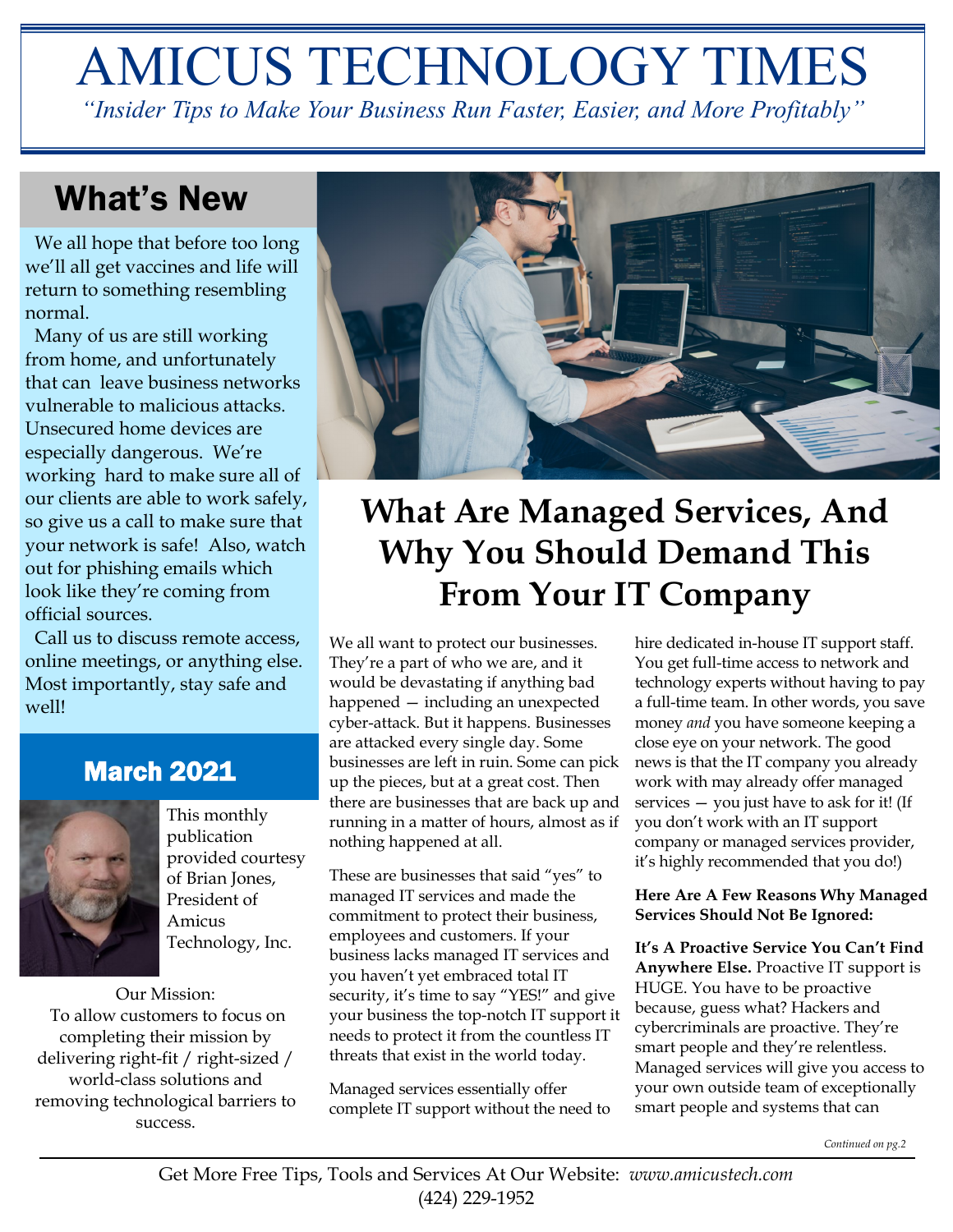#### Amicus Technology Times and the control of the control of the control of the control of the control of the control of the control of the control of the control of the control of the control of the control of the control of

*Continued from pg.1*

identify IT problems before they actually become problems.

On top of that, proactive managed services ensure your network – and everything connected to your network – receives regular updates, security patches and routine maintenance. Basically, they help keep your business protected while minimizing downtime that can cut into your bottom line.

**It Helps You Save Money – And You Know How Much You'll Be Spending Month To Month.** Hiring in-house IT experts is expensive. It's one of the most common reasons why many small- to medium-sized businesses don't invest in good IT support. The sticker shock is too much. But managed services take away the sticker shock.

Instead, you get the *exact* support you need, and you pay a set fee every month. It makes it MUCH easier to set a quarterly or yearly budget. And because managed services are customizable, you can put together a specific plan for your business and pay only for those specifics — there are no fluff or padded fees. Managed IT is also scalable, so as your business grows or changes, your managed IT services can change as well.

**It Protects You In Many Different Ways.** You can count on your MSP to minimize malware, spyware, ransomware, phishing scams and other exploitative hacks. You're protected by advanced software, hardware and old-fashioned human

# **"Having managed IT services means your network is up-to-date with all the fine print."**

knowledge and experience. But the protection doesn't stop there – far from it! Managed services providers can also protect you against potential natural disasters, such as fire or flood, or hardware failures – things that are impossible to predict yet possible to prepare for.

They can also protect you when it comes to compliance. There are many industries where compliance is a big deal, from banking to health care. If you operate in one of these industries, you know how important this is. Having managed IT services means your network is up-to-date with all the fine print. You don't have to worry about anything slipping through the cracks or breaking compliance, which can lead to all kinds of costly headaches.

**It Gives You TIME.** This is the most precious commodity of all. If you're running around dealing with network issues yourself – or trying to – you're spending a lot of time doing everything you DIDN'T want to be doing when you started your business. Wouldn't you rather be focused on taking care of the things you intended to focus on, like growing your business and taking care of customers?

When you bring managed IT into the fold, you have so much less to worry about. No, it's not set-it-and-forget-it, but it's close. Your MSP handles your IT, while you handle your business — and you collaborate when you need to. You can rest assured that someone is keeping a close eye on your network and that your MSP is a quick phone call or email away (should you have any questions or concerns).

These few points only scratch the surface of why managed services are so important. Stop putting it off and make the phone call. Tell your IT company you want managed services and you're ready to protect the future of your business!

**Free Report: What Every Small-Business Owner Must Know About Protecting And Preserving Their Company's Critical Data And Computer Systems**



"What Every Business Owner Must Know About Protecting and **Preserving Their** Network"

Don't Trust Your Company's **Critical Data And Operations To Just Anyone!** 

This report will outline in plain, nontechnical English the common mistakes that many smallbusiness owners make with their computer networks that cost them thousands in lost sales, productivity and computer repair bills and will provide an easy, proven way to reduce or completely eliminate the financial expense and frustration caused by these oversights.

**Call us for your free copy?**

**(310) 670-4962**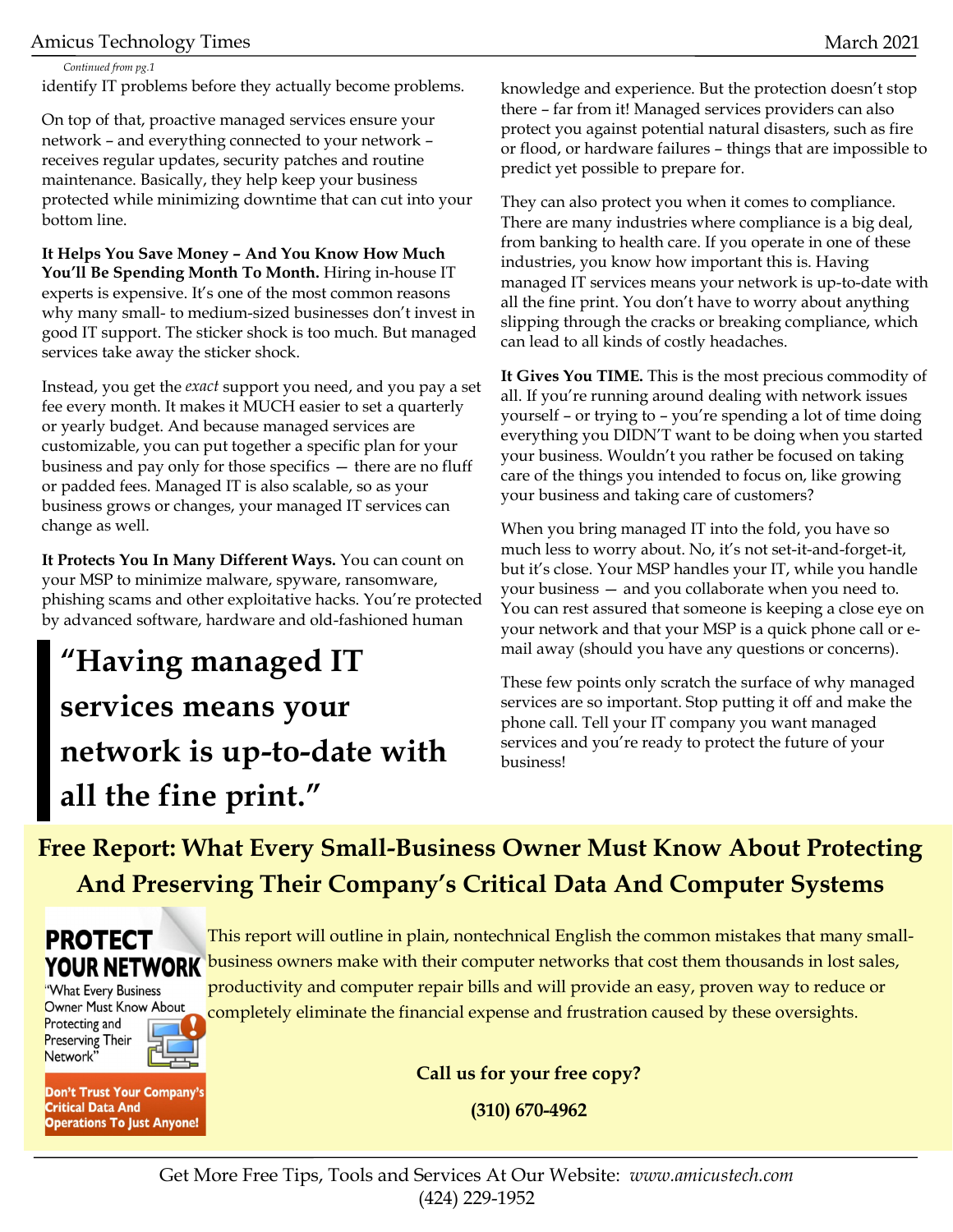# **Shiny New Gadget Of The Month:**



# **Sticker — The Smallest Finder By Tile**

First, there was the Tile – a small, square device used to find just about anything. You attach Tile to the thing you don't want to lose (keys, for example) and you pair Tile with the Tile app. Easy!

Now, Tile has introduced Sticker, their "smallest finder." It's a miniversion of their popular fob, and it can be stuck to just about anything, from TV remotes and portable electronics to tools, bikes, you name it – anything you don't want to go missing.

Plus, not only does Sticker stick to anything, but it also has a threeyear battery life, so as they say, "you can set it and forget it." Once it's paired with the smartphone app, it's super-easy to track. And if you lose a "Stickered" device, Sticker emits a loud ring to help you locate your misplaced item, at a range of about 150 feet. Learn more about Sticker at **TheTileApp.com/ en-us/store/tiles/sticker**.

# **Going Strong Or Burning Out?**

*"Burnout is what happens when you try to avoid being human for too long." –Michael Gungor*

#### **What Is Burnout?**

Burnout is a syndrome conceptualized as resulting from chronic workplace stress that has not been successfully managed. It is characterized by:

- Feelings of energy depletion or exhaustion
- Increased mental distance from one's job or feelings of negativism or cynicism related to one's job
- Reduced professional efficacy

This is considered in occupational context and should not be applied to experiences in other areas of life.

Ask yourself, how many times have you felt burnout in your career? Those who are highly engaged in their work are more likely to have burnout, not necessarily people who just "clock in and clock out." Just because someone is productive does not mean they aren't at risk.

Why do we keep putting ourselves in stressful situations? Stress can be an addiction.

- People want to make sure they are good enough and want to feel valuable.
- It can give you the sense of feeling significant and important.
- There's a sense of guilt and fear of not doing enough.

As long as stress is satisfying those needs, you will not get rid of that behavior. Start flipping how you are satisfying your needs in order to get rid of that behavior.

#### **Burnout Signals – Emotions And Feelings**

If you are feeling like this every day, you may be burnt out:

- Physical and emotional exhaustion
- Lack of energy
- Feeling sad or hopeless
- Lack of joy from things that used to bring you joy at work
- Diminished connection with colleagues
- Feeling like you are not contributing anything to your job



*Mark Comiso has over 25 years of experience in founding, building and scaling numerous companies. He's been with start-ups and publicly traded companies, including digital marketing agencies, SaaS companies and much more. He's renowned for helping other entrepreneurs grow their own businesses, and as a longtime member and leader within Entrepreneurs' Organization (EO), he's well-suited for the task!* 

# Referral Campaign—Don't Miss Out!

Between now and March 31, 2021 we're offering a \$1,000 referral bonus to you or your favorite charity when someone you refer to us signs a minimum 12-month managed service contract! Know anyone who might benefit from our unique combination of managed services and personal IT support? If so, send us their contact information—and copy us on a simple email introduction. That's all it takes! (*[bajones@amicustech.com](mailto:bajones@amicustech.com?subject=I%20hav%20a%20referral%20for%20you!)*) 310-670-4962



**What Is The Cause?**

- Heavy workloads
- **Job** insecurity
- Frustrating work routines (too many meetings, far too little time for creative work)
- Crunch on downtime that is necessary for restoration

#### **Burnout = High Resources + High Demands**

#### **High Resources:**

- Supervisor support
- Rewards and recognition
- Self-efficacy and work

#### **Low Demands:**

- Low workload
- Low cumbersome bureaucracy
- Low to moderate demands on concentration and attention
- **What's Needed?**
- Employee support/high resources
- Acknowledgment/feel good about work
- Opportunities for recovery from stress
- Mental and emotional well-being

#### **Reevaluate**

- Zero-base meeting calendar
- Team up the A-players
	- Culture around "precious time" and wellness